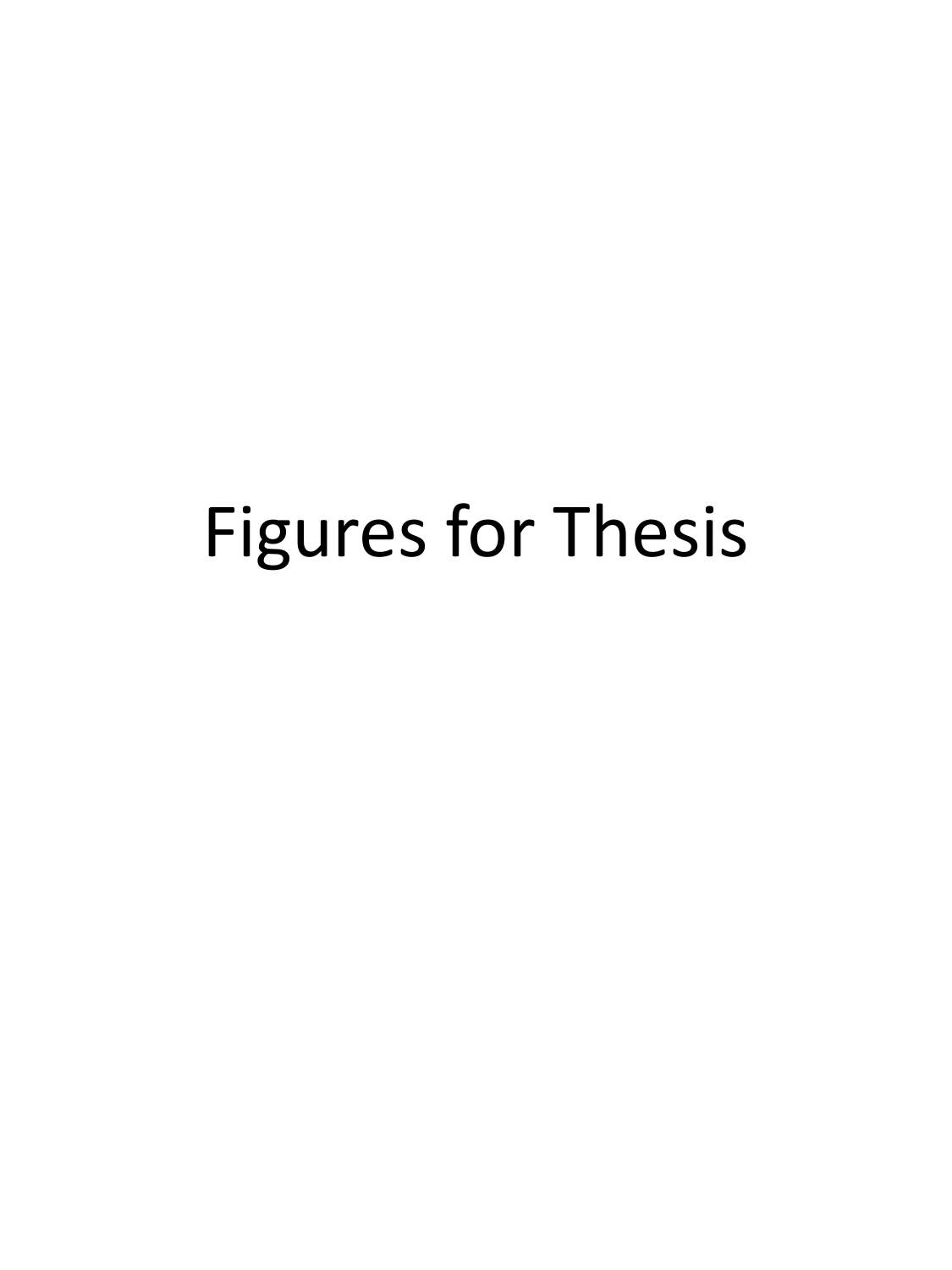



B

A



#### **Figure 1: Altered TLR expression IPF cells compared to normal donor controls.**

Whole lung tissue, alveolar macrophages, and interstitial macrophages from either healthy donor controls or IPF patients were cultured for 24 hours in 10% FBS media (A-C). Expression of TLRs 1-9 was assessed by qPCR (n=5-7/sample) \*p<0.05, \*\*p<0.01, \*\*\*p<0.001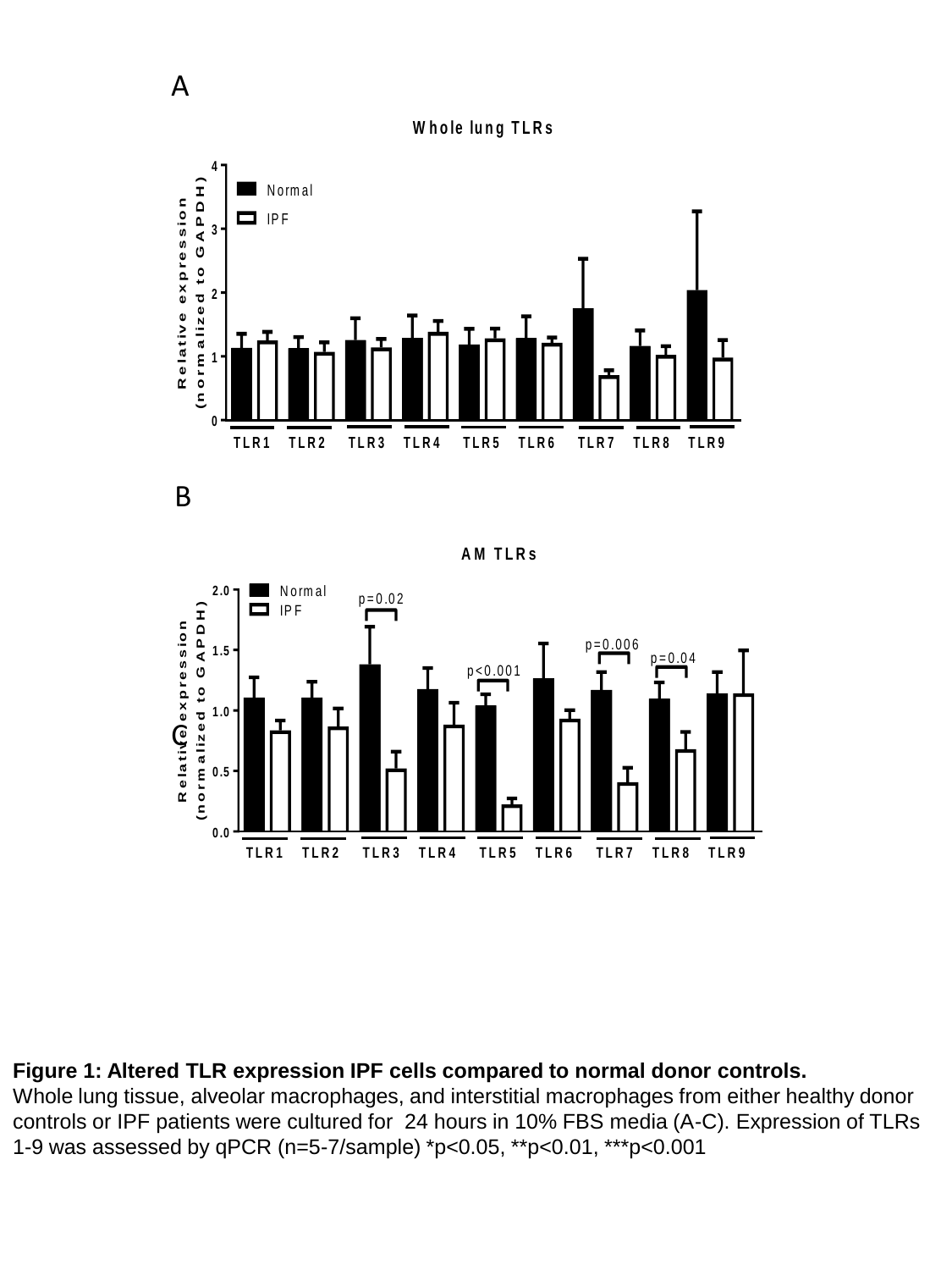

**Figure 2: Treatment of lung fibroblasts with TGF-β and PGE<sup>2</sup> alters fibrotic genes in normal but not IPF samples.** 

Human lung fibroblasts were isolated from healthy donor controls or IPF patients. Cells were cultured in serum free media overnight and then stimulated with a profibrotic cytokine, TGF-β (2 ng/mL) alone, or in combination with an anti-fibrotic mediator PGE<sub>2</sub> (10 nM) for 18 hrs. mRNA was harvested from the cells and gene expression was determined by qPCR. (n=3/sample) \*p<0.05, \*\*p<0.01, \*\*\*p<0.001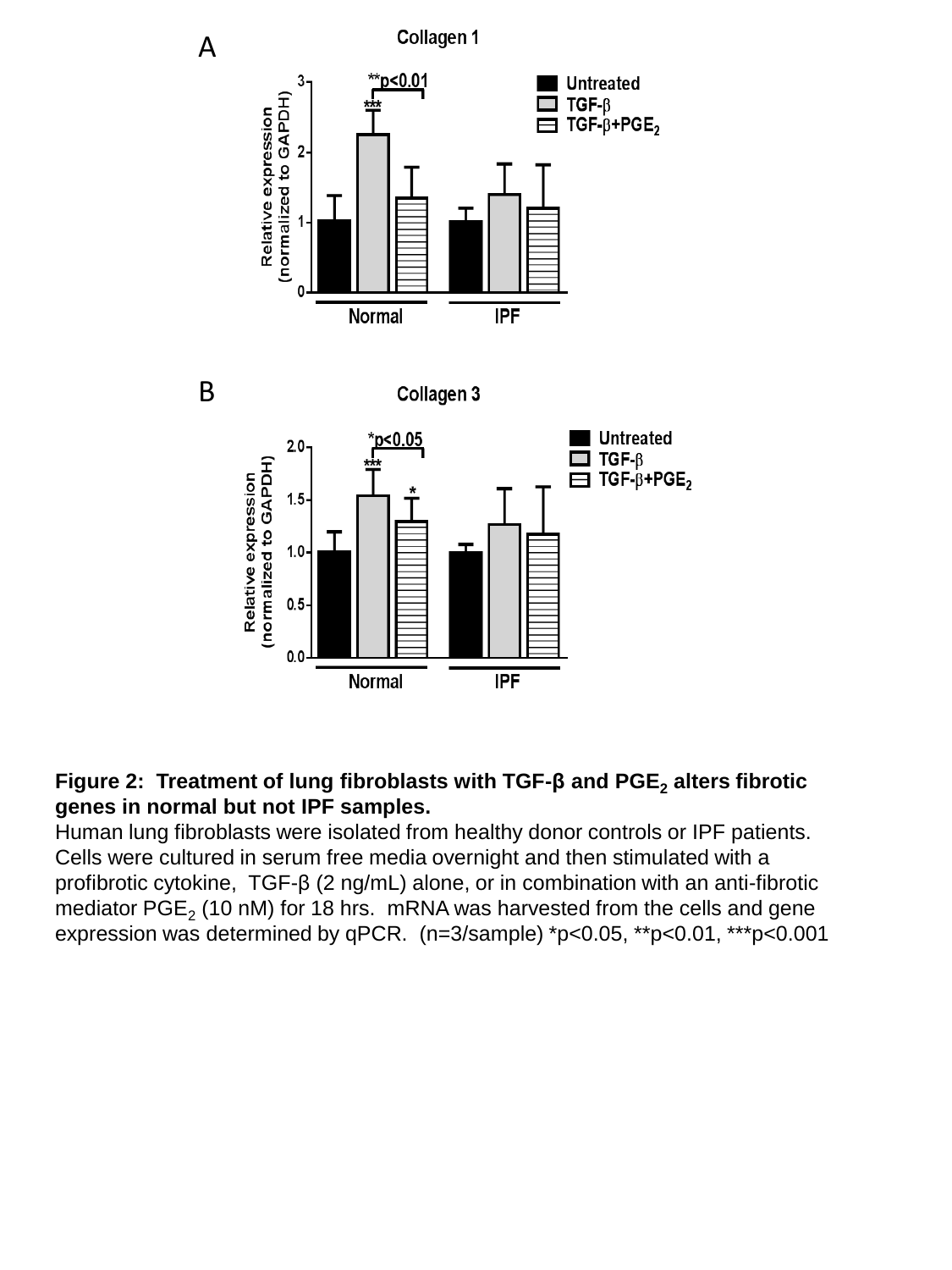

## **Figure 3: Stimulation of AMs from IPF patients with TLR ligands resulted in elevated expression of pro and anti-inflammatory cytokines**

Alveolar macrophages were isolated from IPF patients and normal, donor controls and stimulated with LPS (TLR4 agonist), Pam3Cys (TLR 3 agonist) and PolyI:C (TLR1/2 agonist) for 24 hrs. mRNA was isolated from the cells after stimulation and expression of cytokines was determined by qPCR. A-D. #p<0.05, ##p<0.01, ###p<0.001 when compared to disease specific unstimulated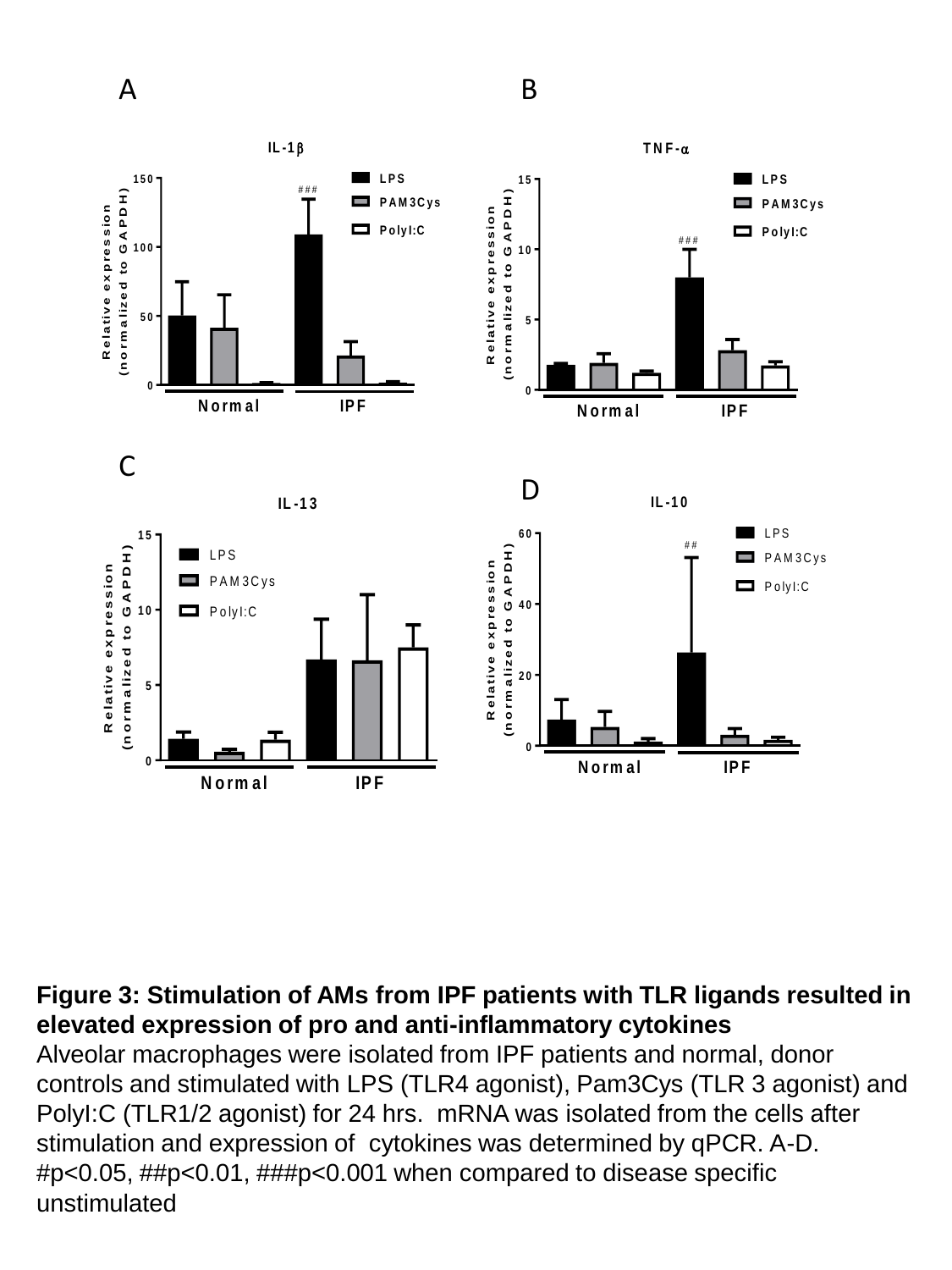

# **Figure 4: Luminex with both IPF and normal fibroblasts displays differences in cytokine production**

Supernatants from human lung fibroblasts from both normal donor controls as well as IPF samples were collected from cells and amount of protein was measured using Luminex. A-F. \*p<0.05, \*\*p<0.01, \*\*\*p<0.001 when compared to disease specific unstimulated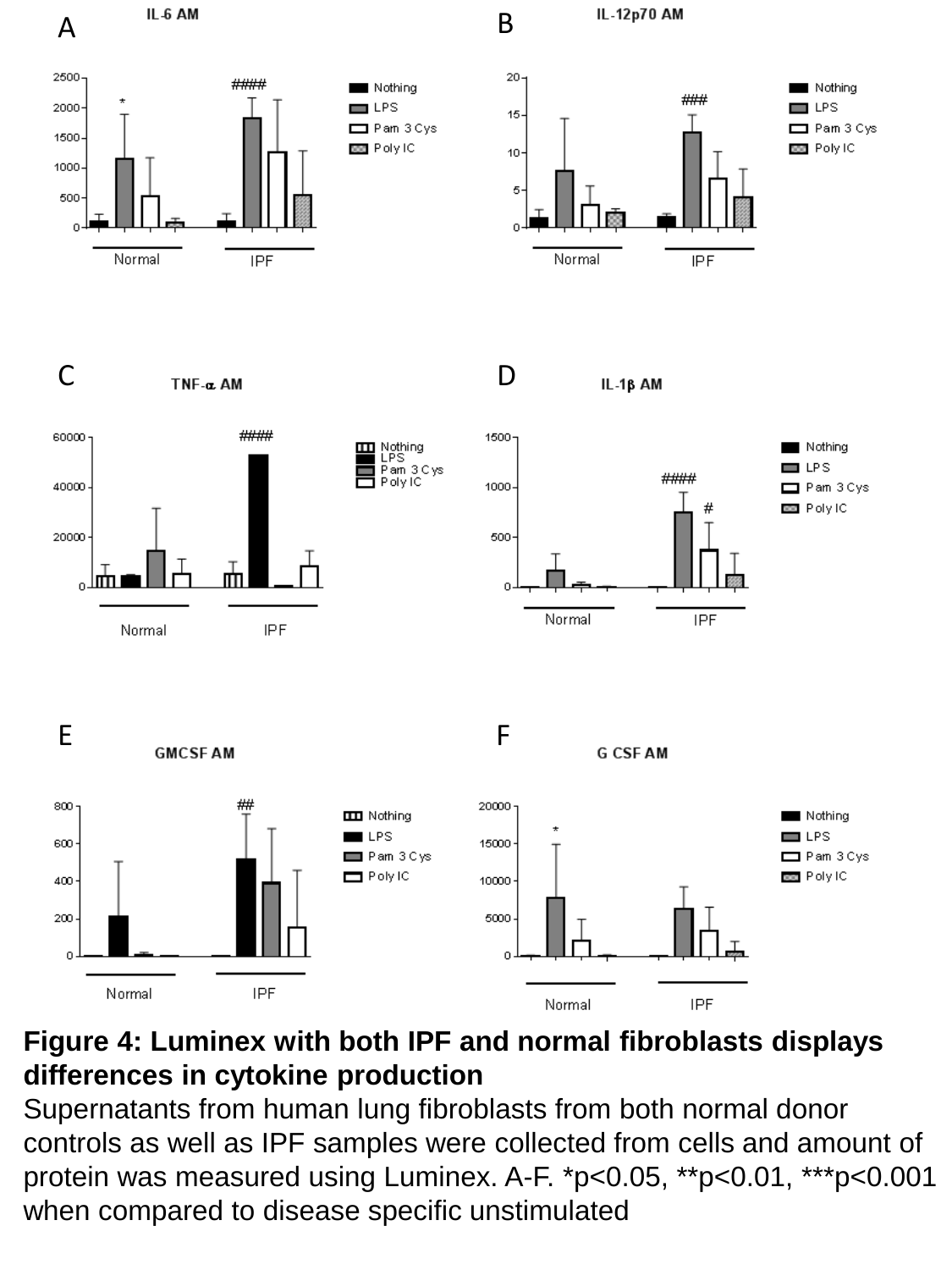

## **Figure 5: Stimulation of AMs from IPF patients with TLR ligands resulted in elevated expression of pro and anti-inflammatory cytokines**

Alveolar macrophages were isolated from IPF patients and normal, donor controls and stimulated with LPS (TLR4 agonist), Pam3Cys (TLR 3 agonist) and PolyI:C (TLR1/2 agonist) for 24 hrs. Supernatants were collected from the cells and amount of protein was determined by specific ELISA. A-D. \*p<0.05, \*\*p<0.01, \*\*\*p<0.001 when compared to disease specific unstimulated